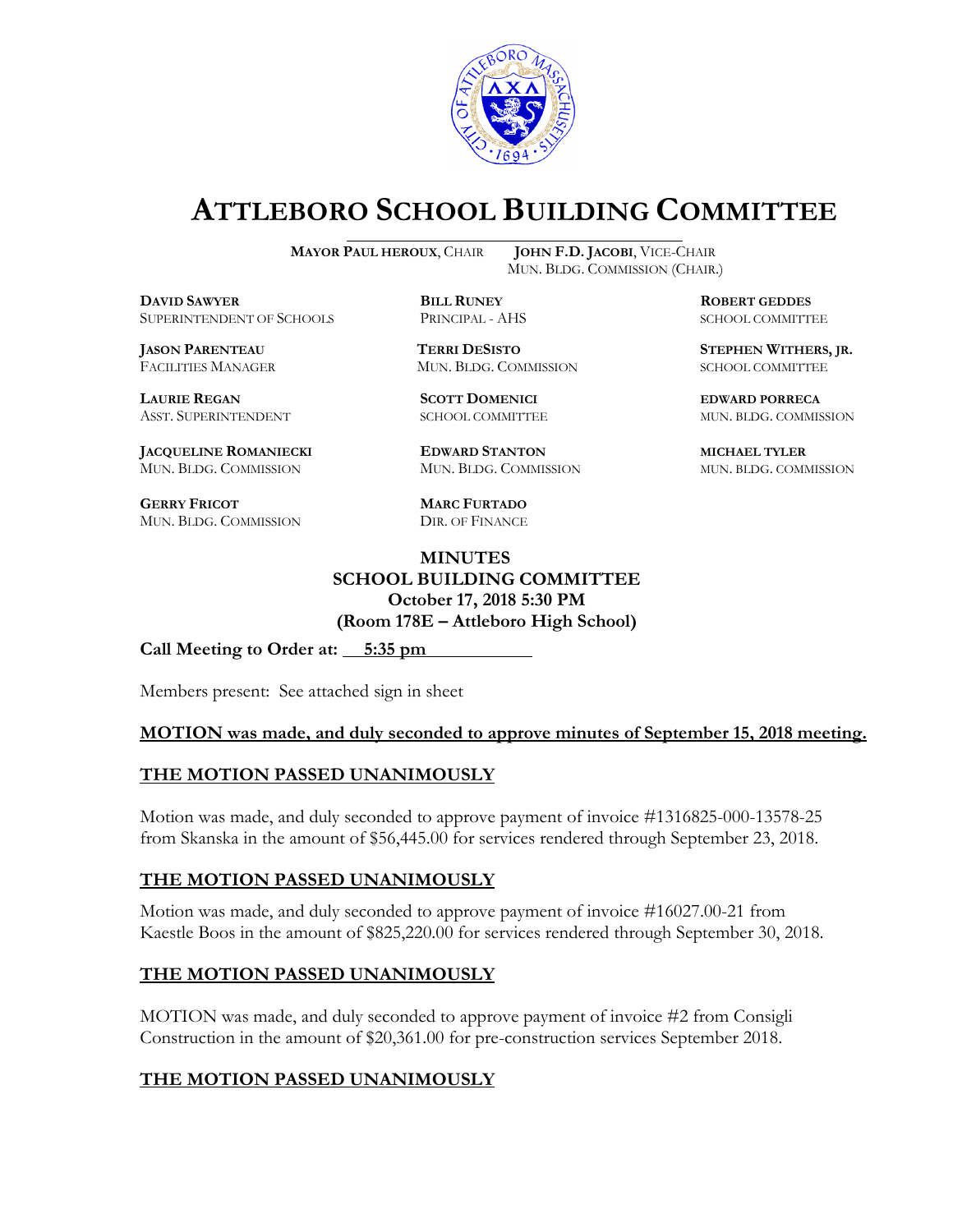# **ATTLEBORO HIGH SCHOOL PROJECT**

Jack Jacobi provided update on Rathbun Willard Drive public hearing. The traffic study commission recommended two (2) additional speed tables; one located in the area of Studley School, one on RWD. Council President, Mark Cooper not supportive unless traffic light installed at RWD and Thatcher St. Mike Tyler stated side walk improvements are needed to area.

Jack reported on the public hearing relative to waiving of building permits. Positive reception of council. Fees cannot be waived on services provided by plumber Brian Germain due to pay structure. An estimated \$951,000 total fees to be reinvested into school if fees waived.

October  $25<sup>th</sup>$  joint SBC/MC/SC meeting postponed to November  $15<sup>th</sup>$  Bray Auditorium 7:00 pm.

Energy services agreement reviewed and discussed. Agreement is similar to services provided by Mass Save for a home energy audit. No affect on MSBA funding agreement.

**Motion** was made, and duly seconded to recommend Mayor Heroux to enter into Energy Services agreement with National Grid.

# **MOTION PASSED UNANIMOUSLY**

J. Milani-relocation of utility lines underground. National Grid proposal for review to J. Jacobi and Mayor Heroux.

Columbia Gas relocation-no issues with schedule. J. Jacobi- Contract needed? J. Milani-yes and engineering proposal.

Reconciliation of budget performed on Monday October 15<sup>th</sup>. Estimates provided by PM&C and Consigli Construction. Consigli's estimate utilized for purpose of MSBA submission. Project budget currently at \$225,380,965 MSBA approved construction budget is \$223,088,312. A reduction of \$2,292,653 to the budget is necessary. KBA presented a value management list of items for potential savings. All items were thoroughly reviewed and discussed with members of the board. The SBC opposed removing the following items from the project- changing roof material from 80 mil PVC to 60 mil PVC, revising roof membrane from fully adhered to Rhinobond system, and reducing the scope of the athletic building.

Based on the VM report, a motion was made, and duly seconded to **include** the following items in the project:

- use of 80 mil PVC roofing material
- fully-adhered roof membrane
- rubber flooring
- built in place masonry athletic storage building
- use of Barrier One slab on decks
- lightning protection system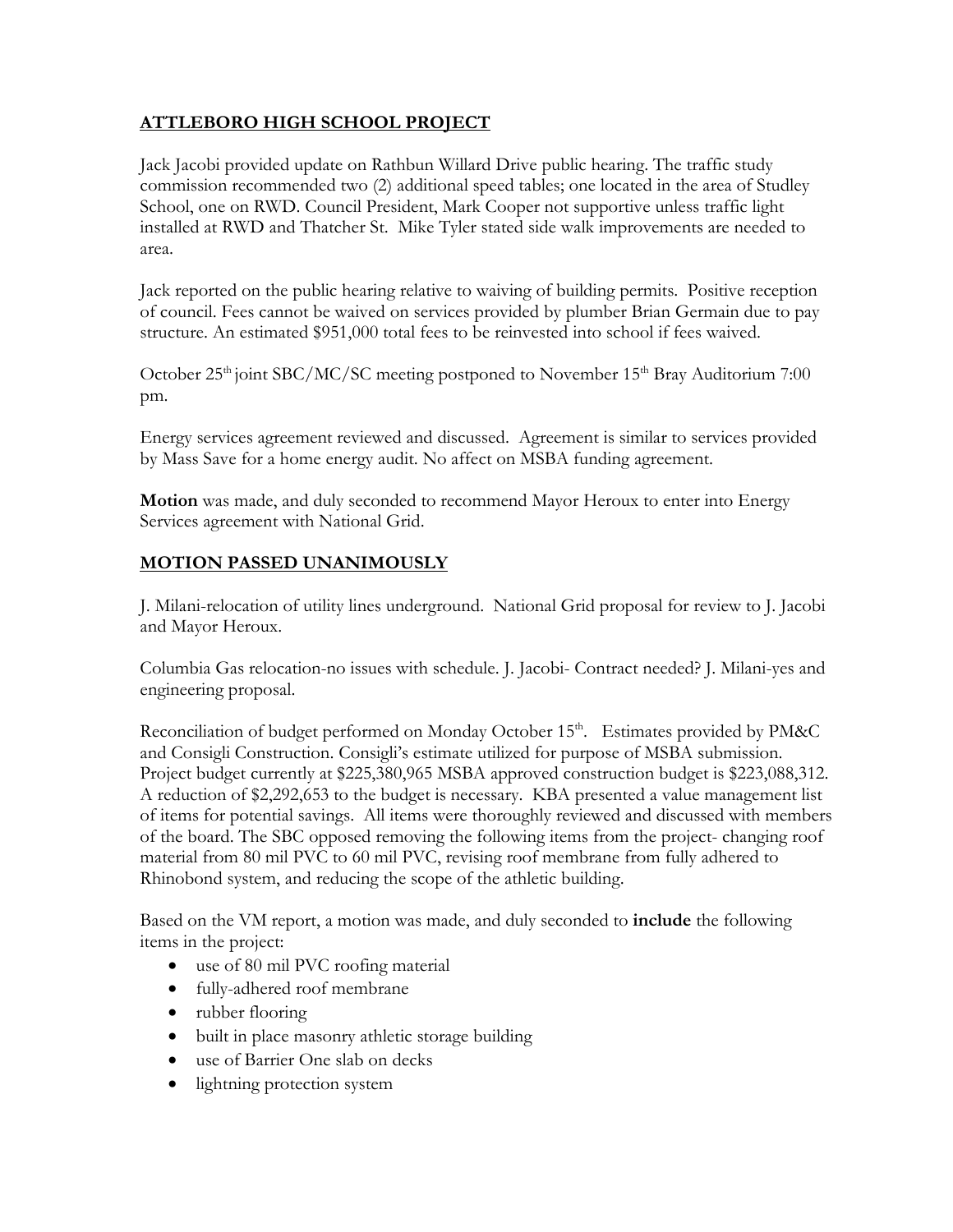• upon recommendation of Ed Porecca revise electrical wiring to aluminum for 400 AMP service or less for a cost savings to be determined.

# **MOTION PASSED UNANIMOUSLY**

Motion to authorize Skanska to submit the DD submission to MSBA on or before October 24<sup>th</sup> with modifications made this evening.

#### **MOTION PASSED UNANIMOUSLY**

**Additional meeting minutes (provided by Skanska) attached.**

**Next Meeting Dates[1](#page-2-0) : November 15, 2018 6:45pm meet Room 178E Public presentation in Bray Auditorium 7:00 p.m.** 

**VOTE: To adjourn. \_\_\_\_\_\_\_\_7:03 p.m.\_\_\_\_** 

<span id="page-2-0"></span> $\overline{a}$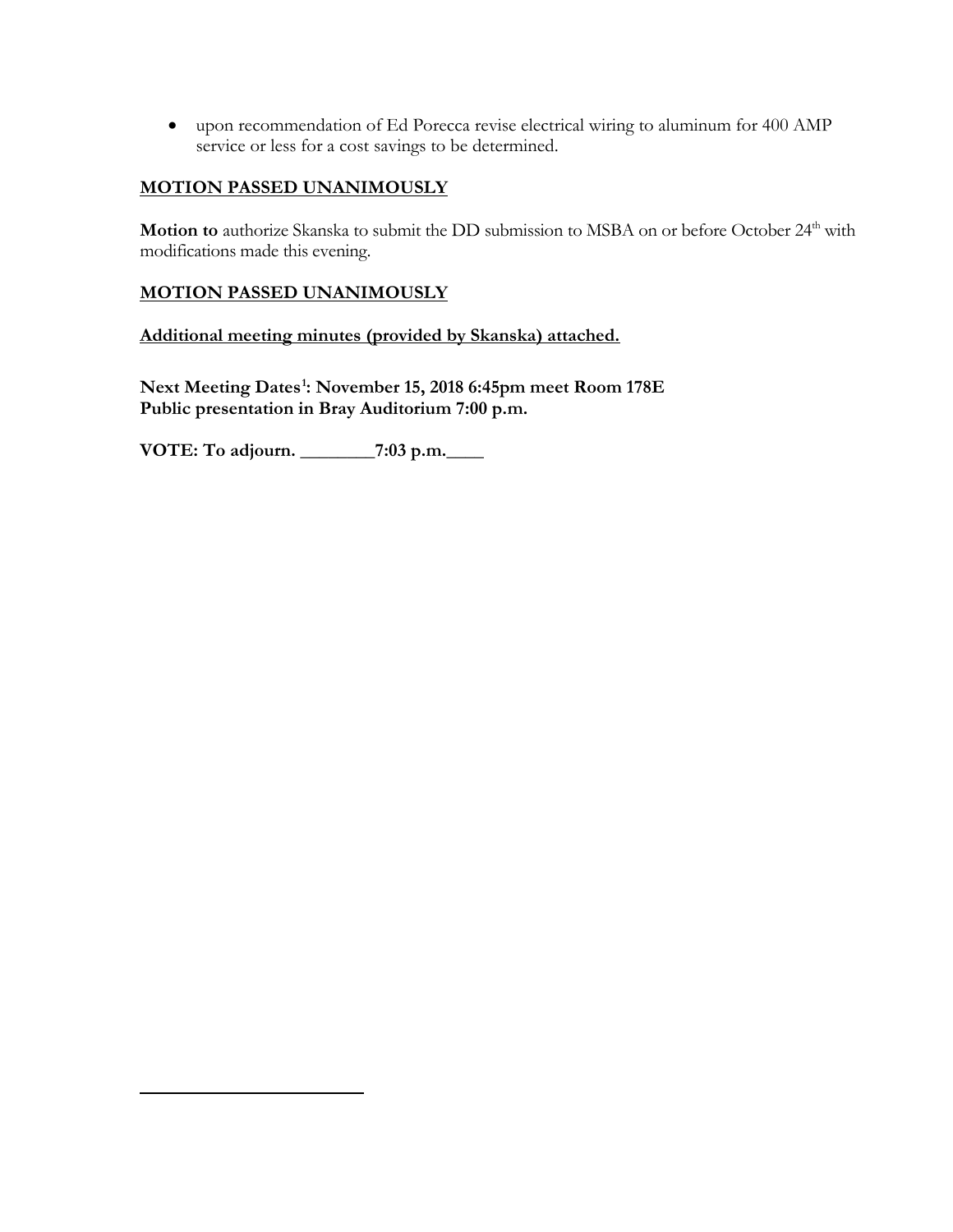| n pro                    | IIVG.                              | $\mathbb{C}$ and $\mathbb{C}$ | <b>Shinadia</b> |
|--------------------------|------------------------------------|-------------------------------|-----------------|
| Paul Heroux              | Mayor                              | City of Attleboro             |                 |
| Jack Jacobi              | Vice-Chair                         | <b>SBC</b>                    |                 |
| David Sawyer             | Superintendent                     | <b>Attleboro Schools</b>      |                 |
| Laurie Regan             | <b>Assistant</b><br>Superintendent | <b>Attleboro Schools</b>      | $\mu$           |
| <b>Bill Runey</b>        | Principal                          | Attleboro High<br>School      |                 |
| Marc Furtado             | Director of<br>Finance             | <b>Attleboro Schools</b>      |                 |
| Jason Parenteau          | <b>Facilities</b><br>Manager       | <b>Attleboro Schools</b>      | ril             |
| Scott Domenici           | School<br>Committee                | <b>Attleboro Schools</b>      | Imenili         |
| <b>Robert Geddes</b>     | School<br>Committee                | <b>Attleboro Schools</b>      |                 |
| Stephen Withers, JR      | School<br>Committee                | Attleboro Schools             |                 |
| <b>Edward Stanton</b>    | Member                             | <b>MBC</b>                    | $\mathcal{U}$   |
| <b>Edward Porreca</b>    | Member                             | <b>MBC</b>                    |                 |
| Gerry Fricot             | Member                             | <b>MBC</b>                    |                 |
| Jacqueline<br>Romaniecki | Member                             | <b>MBC</b>                    |                 |
| Terri DeSisto            | Member                             | <b>MBC</b>                    |                 |
| Michael Tyler            | Member                             | <b>MBC</b>                    | Terri De Sisto  |
| Mary Ann Williams        | Program<br>Executive               | Skanska                       |                 |
| Dale Caldwell            |                                    | Skanska                       |                 |
| Anjanette Kelso          | Program<br>Manager                 | Skanska                       |                 |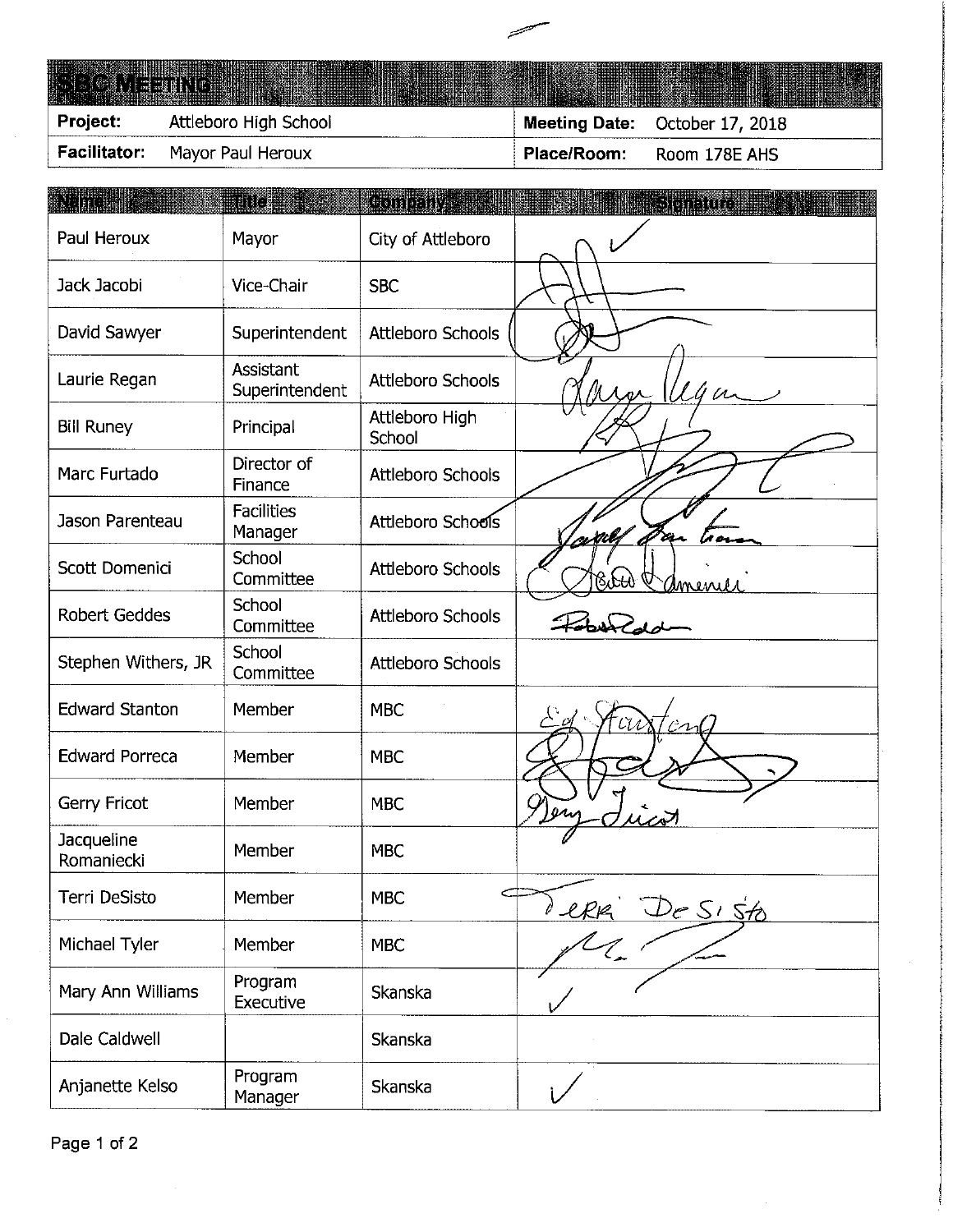| <b>ANGHORA I</b> | <b>MACHEL SAL</b> | จิตออกเรื่องหม | <b>Espretcives</b><br>aksang pangalan<br>M |
|------------------|-------------------|----------------|--------------------------------------------|
| Joe Milani       | Associate         | <b>KBA</b>     |                                            |
| Craig Olsen      | Senior Architect  | <b>KBA</b>     |                                            |
| Brian Solywoda   | Principal         | <b>KBA</b>     |                                            |
|                  |                   |                |                                            |
|                  |                   |                |                                            |
|                  |                   |                |                                            |
|                  |                   |                |                                            |
|                  |                   |                |                                            |
|                  |                   |                |                                            |
|                  |                   |                |                                            |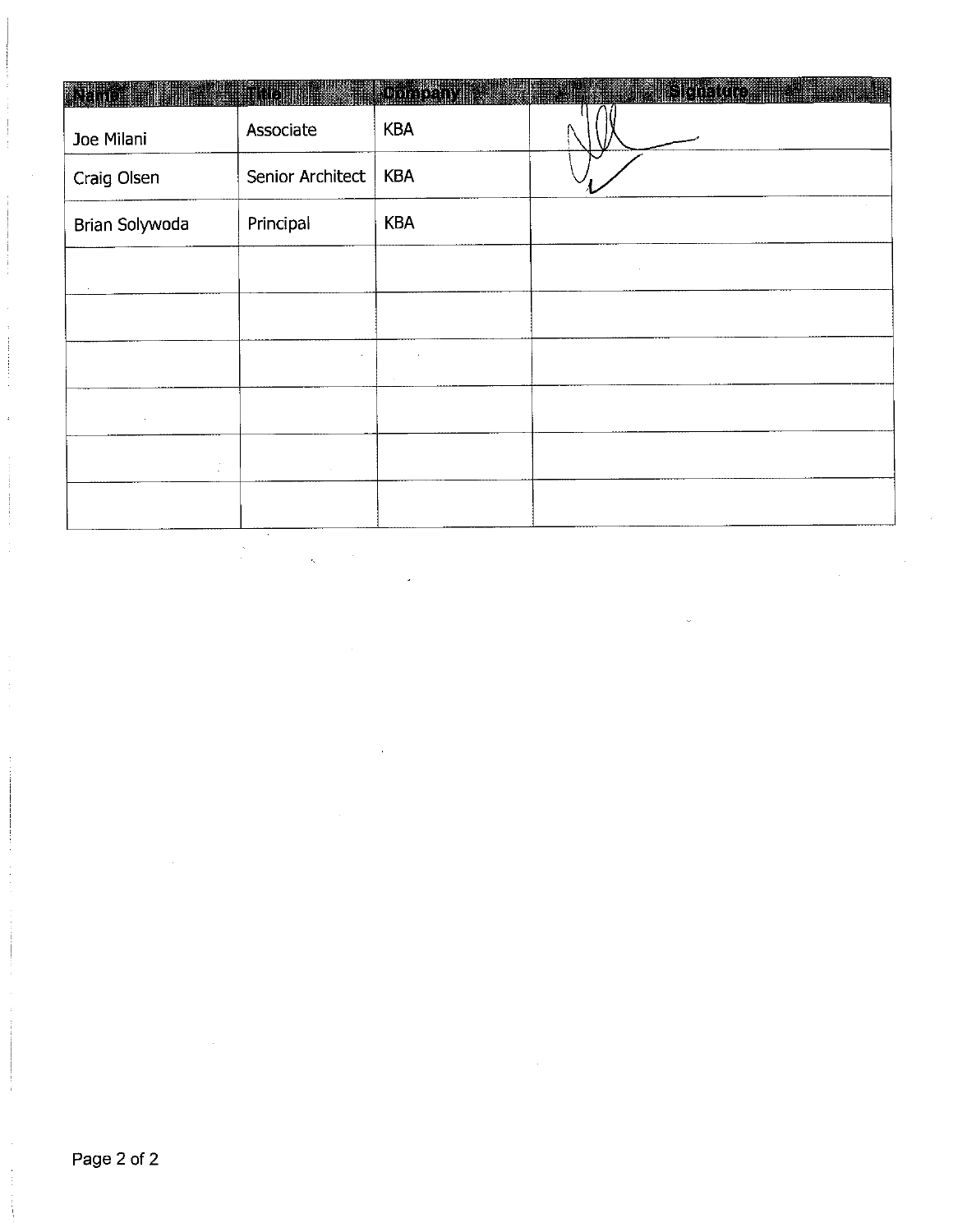

#### *Updates & Progress since last SBC Meeting:*

- $\triangleright$  SBC voted to approve the previous meeting minutes and the September invoices for project services from KBA, Skanska and Consigli.
- $\triangleright$  Two weeks ago team members went before the Municipal Council for a hearing with Samiotes to discuss approvals for the project and then again last evening. The issue has been closed with conditions: there are additional speed bumps required along Rathbun Willard Drive, installation of traffic light at Thatcher and a request to install solar operated crosswalk lights at pedestrian crossings. DPW has looked into the associated costs for the traffic light, estimated around \$750,000. Will look into options to save money. Additionally, sidewalks need work and possible reconfiguration in some areas. There are a couple members of the City Council that would like the cost for the proposed traffic light to come out of the AHS project. It was stated clearly that this is not an option and that the City would fund the work by other means. There appears to be a misunderstanding about how the MSBA project grant works for site items and reimbursements.
- $\triangleright$  There was a request made at last night's Council meeting where it was requested to waive the building permit fee as well as the individual trade permit fees. The request was positively received which could result in savings to the project of about \$951,000 that can be reinvested into the project. The Plumbing permit fees were the only exception. The inspector receives 65% of the fee for their services. The remainder of the fee is expected to be waived. There is an IRS concern (arbitrage) to be avoided with carrying the fees in the bond that is relieved with this option.
- $\triangleright$  November 15<sup>th</sup> at 7:00 p.m. is the presentation to the three City Councils. Agenda is in place for how things will be presented. KBA will provide a design narrative and fly through, Consigli will talk about schedule and phasing. It is also the same evening as Blue Pride Night (beginning at 6:00 p.m.). Advised that parking will be at a premium as AHS clubs, activities and music events will be happening. Public attending Blue Pride events are invited to see the presentation.
- $\triangleright$  Mayor Heroux indicated that Highland Country Club will definitely be used for project parking. Not everyone in the community is in agreement about the decision as a task force was established to discuss and vet ideas for use of the property with no binding decisions being made by the group. SBC has made the decision and no vote is required otherwise. The decision allows other areas that would have been impacted previously for parking to remain intact including the ball field and farmer's market location. The consideration for parking at Highland is to make it permanent and possibly serve a future amphitheater for community use and as part of the High School performing arts program (possibly utilize grants for development of the program separate from AHS project). Parking lot will be designed to have drainage, temporary lighting and a binder course only (scope within project). Will go through all necessary permitting requirements. It was indicated and that moving forward with necessary planning and permitting should begin immediately. If process waits until next summer, there may be an issue with getting the issues before the appropriate City Council (only meet once a month instead of two). The plan is to get the parking area complete by the end of the summer 2019 to utilize for parking and as a lay down area for materials and equipment related to the project. Samiotes plans to complete the permitting for the AHS building by January 2019 and then pursue the necessary permitting through the (3) required City committees/boards for HCC thereafter. They are currently flagging and conducting site surveys in the area.
- $\triangleright$  National Grid Review/Incentive Program: KBA recommends the City enroll in the incentive program being offered. Without participation the City cannot apply for any rebates. When enrolled, the City will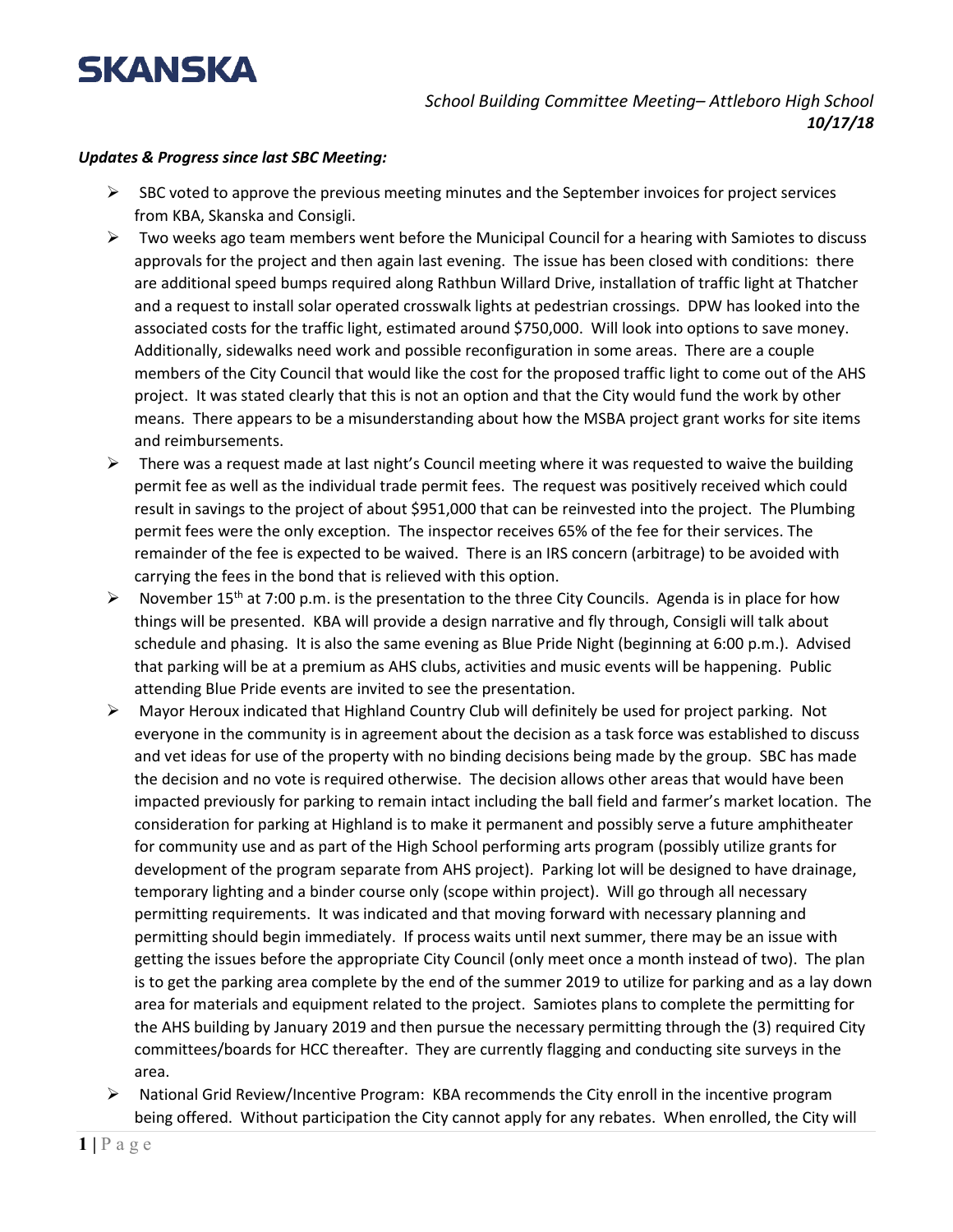# **SKANSKA**

need to apply for the rebates which should more than offset the overall cost of the program. The program is a National Grid/Mass Saves incentive program and is completely separate from the MSBA funding of the project. The utility company uses their own engineer (Andelman & Lelek) to work along with the design team (KBA) through design and construction to ensure that the design meets the energy code and maximizes savings. Mass Saves models the building to see how energy is saved and then provide rebates on that. Payment for program comes out of the incentive at the end of the project. The MSBA does not lay claim to any of the incentive money nor will receipt of the funds impact the MSBA distribution of project related funding

- $\triangleright$  National Grid has notified KBA that they have gone through their review of the utility relocation plans without exceptions. The NGrid plans have been coordinated with Samiotes' plans and are included in the 100% DD documents. The NGrid utilities have been coordinated with the other adjacent services (electrical & technology). NGrid has sent a service agreement for signature from the City and request for payment – this will be forward to Attleboro City Solicitor for review and action. Total invoice is \$322,000. \$300,000 is carried in the 3011 for utility relocations and should be noted that originally these utilities were to be overhead, not underground.
- There was an additional meeting on site with NGrid, KBA, Consigli, Skanska, Attleboro Facilities Dept. and CES regarding temp power. A route over the High School roof was established to relocate existing utilities that does not require NGrid involvement (CM will run this work). KBA has discussed the plan with both the local Building Inspector and Fire Chief who take no exception to the proposal.
- $\triangleright$  Columbia Gas no issues currently. Service will go through contract through City and Consigli. Previously it was discussed that Columbia will provide their own trenching and relocation of the gas lines (see Skanska meeting notes taken on 07.10.18). Discuss further whether Consigli would actually coordinate the trenching with the onsite activities.
- $\triangleright$  Water and Sewer touch base with Samiotes and City departments for coordination.
- $\triangleright$  KBA has engaged consultants for additional work. All of the costs for the work will be covered under current project funds.
	- Samiotes work related to Highland Country Club (carry fees in other basic services)
	- Irrigation consultant for athletic fields, study existing use and resources and needs for project
	- Traffic Study for traffic flow and impact toward Route 123 additional request by City.
	- Acoustical noise study already done. LEED requirement for the project
	- Cintas additional flow test required within 1 year from start of construction. Scheduled for this month and will include FD & Water department.

# *Funding Agreement Budget Number & MSBA Submission Discussion*

- $\triangleright$  Activities since last SBC meeting include submission of DD documents to the estimators, MA state ADA review with AAB in Boston, Schoolguard demonstration with APD, Conservation Commission Meeting, working group meetings and estimate reconciliation.
- Moving forward with MSBA DD submission on 10/24/18, staff programming meetings, Conservation Commission Meetings, Structural Peer Review on February 14, 2019 and 60% CD release on March 28. Skanska is also actively working on procuring 3 proposals for the MSBA required structural peer review to coincide with the February 14th document release and have sent out RFP's to qualified firms. The 60% CD package will include early packages and a site package will be issued in April 2019.

# *Budget/Estimate Discussions.*